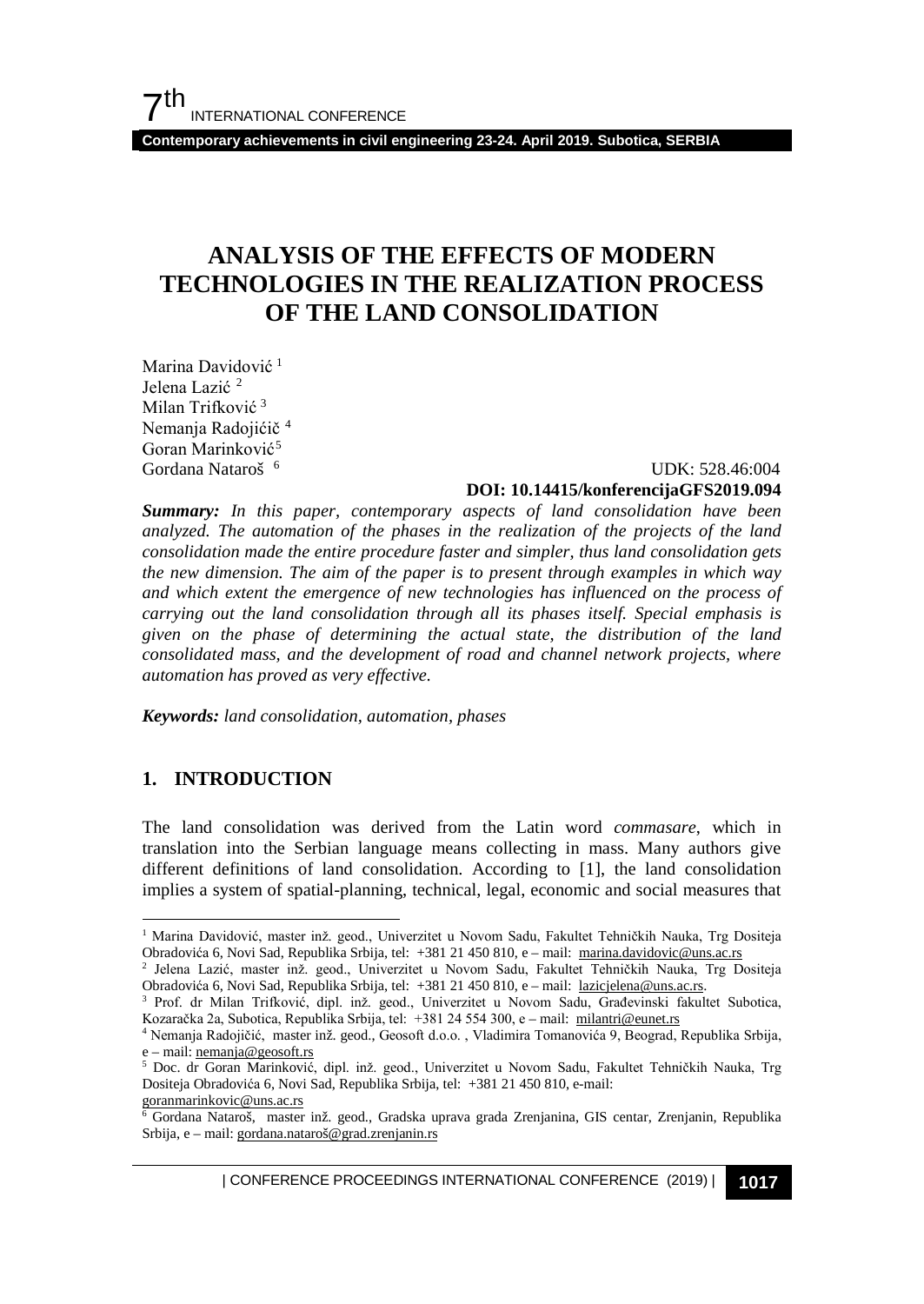# $\overline{\phantom{a}}$ . МЕЂУНАРОДНА КОНФЕРЕНЦИЈА

### **Савремена достигнућа у грађевинарству 23-24. април 2019. Суботица, СРБИЈА**

the community undertakes for fundamental improvement of natural, economic and ecological conditions of the land territory with the aim of providing better living and working conditions and environmental protection. Land consolidation involves redistribution of fragmented parcels [2, 3]. According to [4], it is a system that includes planning, organizational, legal, economic and technical measures to be implemented in order to increase and improve the natural and environmental conditions of the land. The author [5] defines the land consolidation as a measure which includes improving the efficiency of agricultural business, improving the state of the environment, creating the preconditions for infrastructure development, creation of national and regional development plans.

In the last few years, in the Republic of Serbia, starting-up and realization of the land consolidation projects have become more and more frequent. Therefore, land consolidation represents an area that is in extreme expansion, and which, according to the amount of funds invested in its launch and realization, represents a significant and serious segment for the units of local self-government and the state itself. Also, farmers and land owners are increasingly interested in actively participating in the projects of land consolidation, through clearly defining their specific requirements and wishes, which also affects the complexity of those projects [6]. Considering the fact that those projects are extremely extensive, including preparation phase and previous works, the elaboration of the main project, the implementation phase and final works, and each of these stages requires a certain period of time, it is clear why the average duration from the early beginning to the realization is 2 to 3 years, and even longer. Regarding the numerous benefits of the land consolidation projects, a very important aspect is the automation of its phases. Using modern technologies, each phase of the consolidation is performed faster, easier, more efficient and more transparent, both to the participants of the land consolidation and to the contractors.

Land consolidation is a measure that will continue to conduct in the future for a long time, due to incorrectly distributed parcels and dissatisfaction of the owners of them. Also, some of the conducted land consolidation projects were 40 years ago, so there is probably a need for re-arranging and adapting the land area to modern working conditions. Therefore, due to the implementation of the land consolidation or reconsolidation of certain areas, it is necessary to analyze all the possibilities of accelerating the entire process, which will make the implementation of the projects of land consolidation easier on a long-term basis.

The aim of the research in this paper is to show the benefits of the land consolidation in general, with an emphasis on the automation of all its phases, through adequate examples of the implemented land consolidation in the cadastral municipality (CM) Radenković.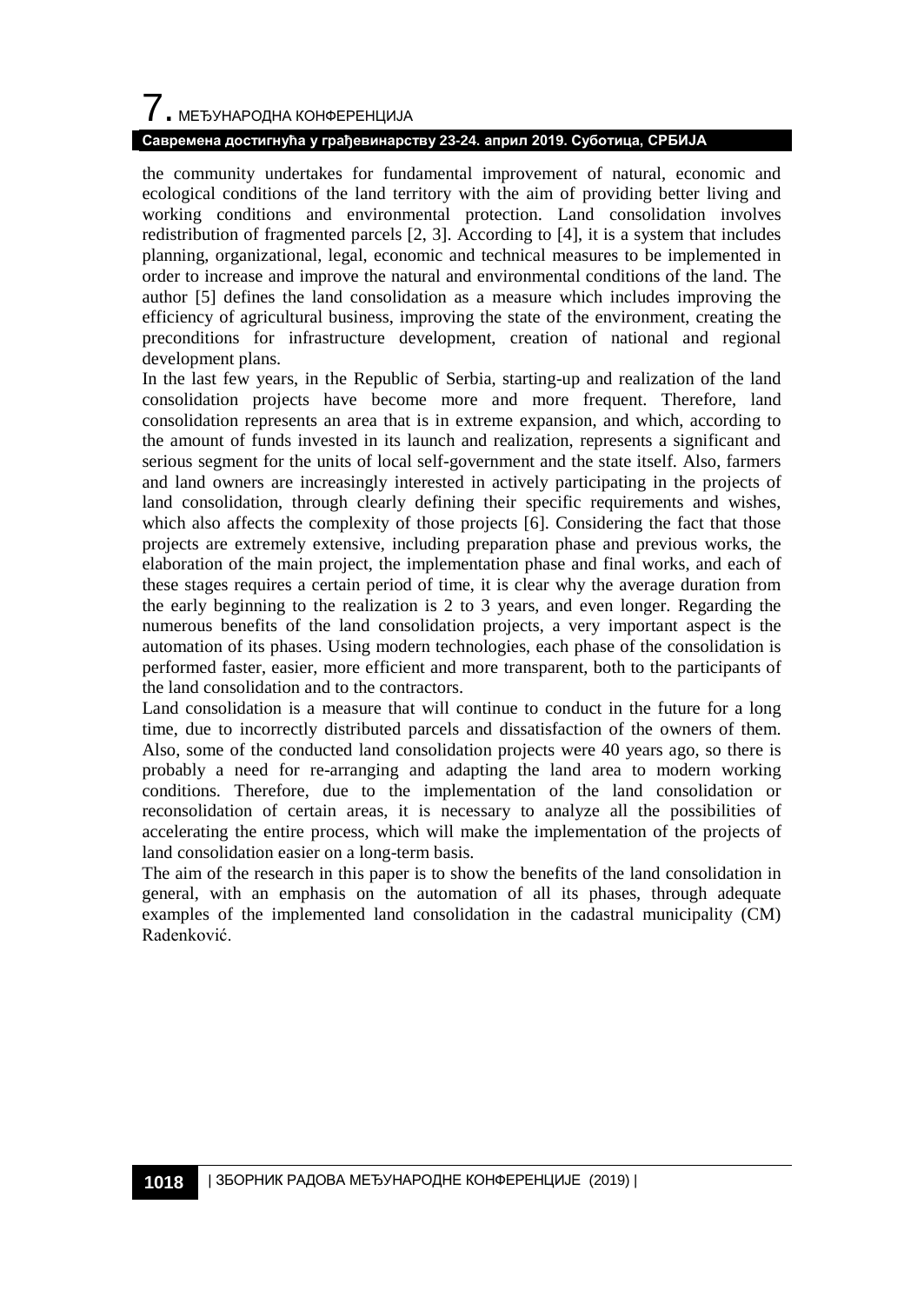**Contemporary achievements in civil engineering 23-24. April 2019. Subotica, SERBIA**

### **2. SOFTWARE SOLUTIONS IN THE REALIZATION OF THE LAND CONSOLIDATION PROJECTS**

According to [7], positive changes resulting from the implementation of the land consolidation can be divided into six main categories:

- available agricultural land,
- size and shape of the plot,
- field roads and accessibility to plots,
- density and connection of irrigation systems and drainage systems,
- types of land use and
- number of parcels per household in the consolidated area.

Accordingly, the research in this paper included certain phases in the process of land consolidation, with emphasis on the importance of software solutions in their implementation, such as: determining the actual state, designing the road and channel network, and forming new plots, respectively. Cadastre municipality (CM) Radenković, located in the north of Mačva and belonging to the municipality of Sremska Mitrovica, was selected to be the subject of analysis in this paper.

### **2.1. Determining the actual state**

For the purposes of composing the land consolidation mass, the determination of the actual state for the participants of the land consolidation is carried out. This phase includes tasks related to the settlement of ownership-legal relations and the harmonization of the situation in the cadastral register or land register with actual situation in the field, individually for each participant in the land consolidation. After the verification of the data from the list of ownership and the statement of the owner, a record of the determination of the actual state is composing. The record consist of all changes that occurred in the plot division, the termination of co-ownership relations, the sale, the tramp, the attribution, the deletion, the changes relating to the place of residence, etc [8].

As the Record on actual state becomes the basic document for the further implementation of the land consolidation, it is very important that this phase is carried out with the minimal possibility of mistakes during the input of the necessary data. While all the data were entered manually earlier, which often resulted in operator errors, by automating the process, this phase was significantly improved, especially when considering the number of owners in the area of one cadastral municipality, and the number of records that should be formed. Namely, by using new software, each record is automatically generated based on the database of the Republic Geodetic Authority, as the leading institution that keeps records and provides data. The advantage of automation from the aspect of the owner [6] is that it is possible to automatically display the position of its plots just by entering the number of Record on actual state (Figure 1 - green colored polygons refer to the parcels from Record number 3), which enables them faster and easier managing and for the experts is easier to work with the parties.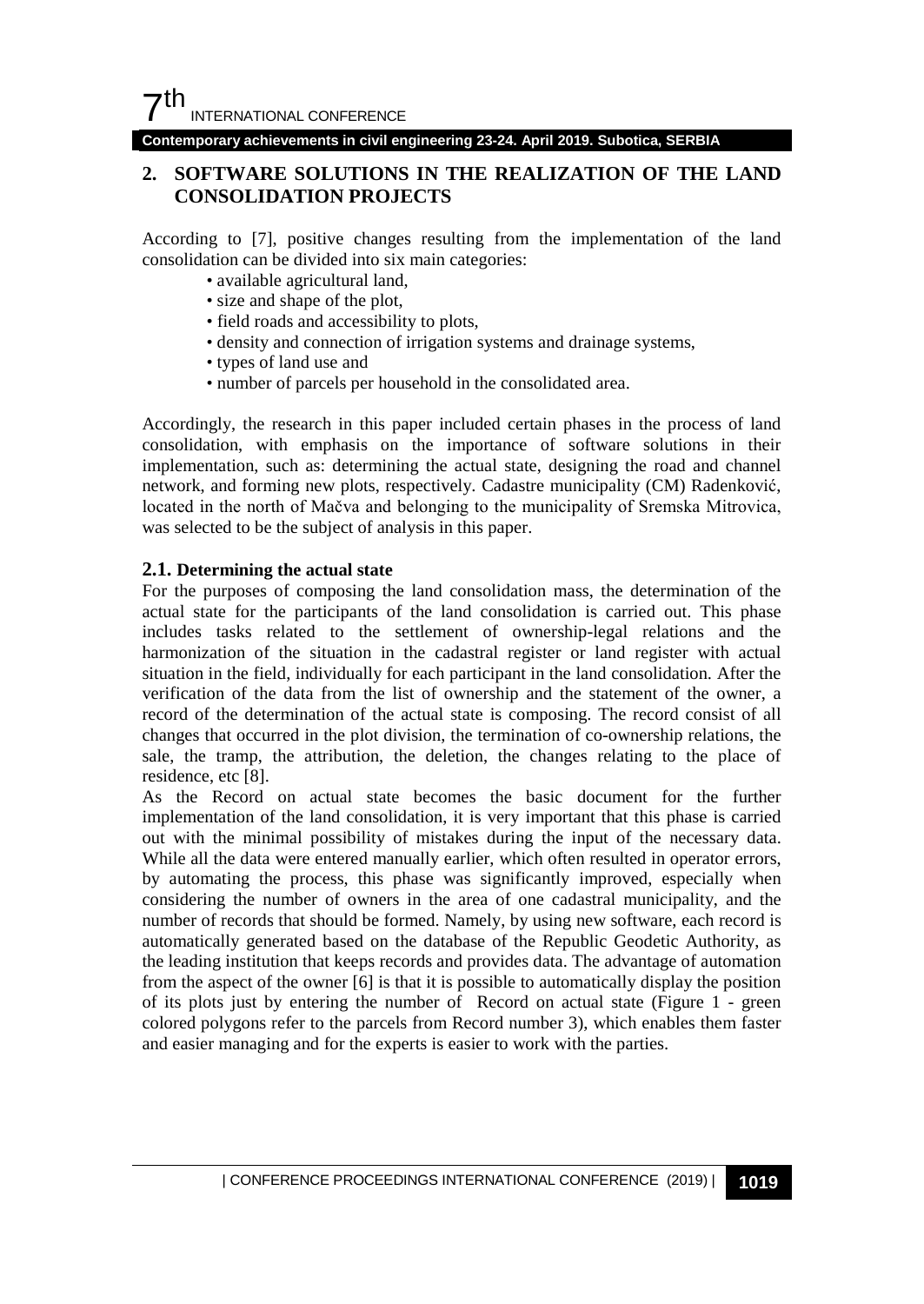**Савремена достигнућа у грађевинарству 23-24. април 2019. Суботица, СРБИЈА**



*Figure 1. Automatic display of the parcels of one owner based on the number of the Record on actual state [9]*

Some of the advantages of this software are that the Book of the mass consolidation fund is automatically generated, it is automatically checked whether any plots remain unallocated to the owner, and whether the plots under the same number are assigned to different owners [6].

### **2.2. Design of road and channel network**

In the process of land consolidation, the road and channel network are designed and implemented, which enables easier and better access to the plots, and at the same time the value of the parcels is increased.

According to [10], the roads in the consolidated area should be designed in the way to achieve unobstructed traffic in relation to the neighboring agricultural parcels that are not in the land consolidated area, or to provide easy access to the plots of neighboring parcels, as well as for the needs of local transport. The structure of the network of field roads should satisfy traffic and economic criteria, that only certain corridors provide a traffic flow and that there is a one clear hierarchy.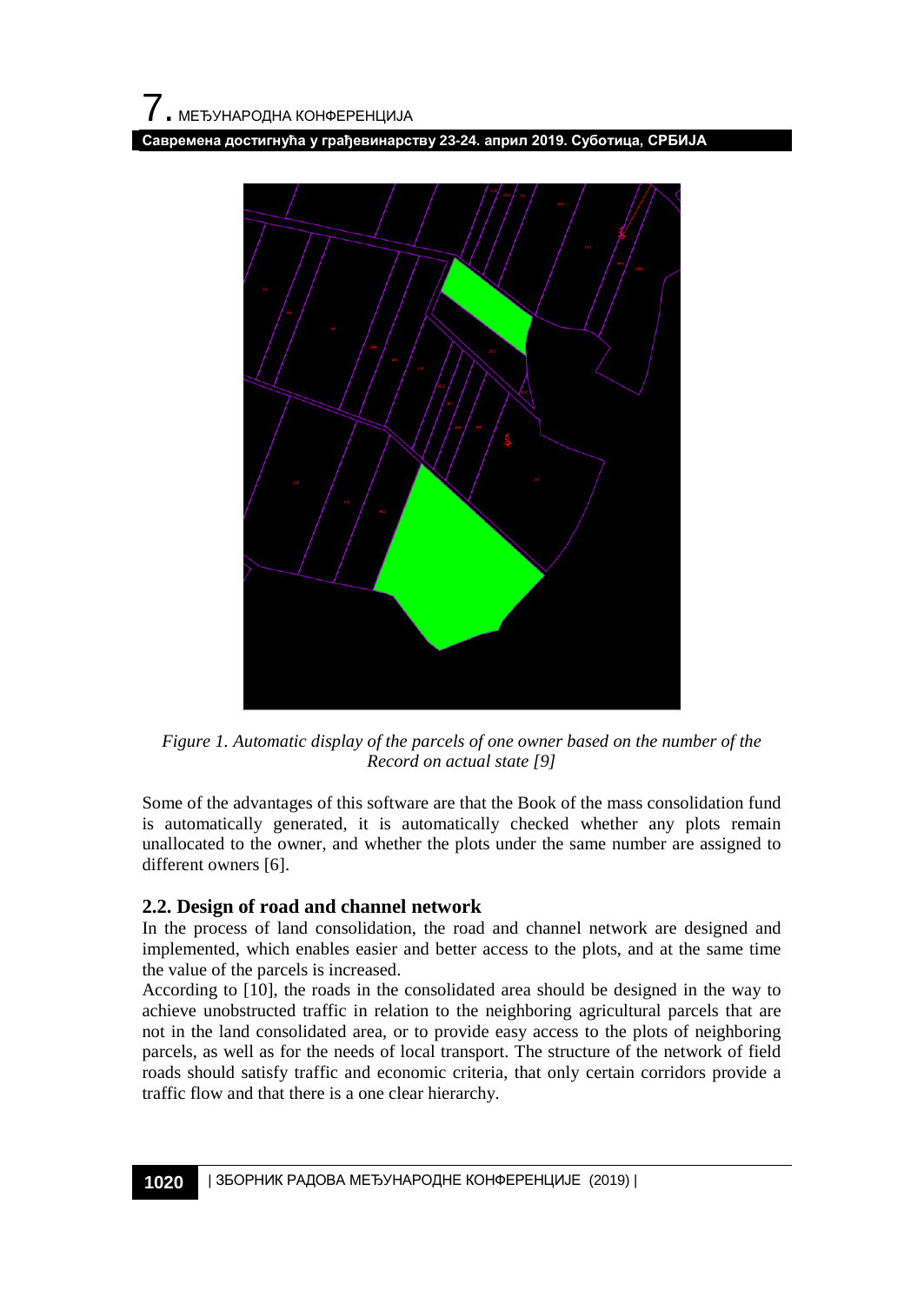## $7<sup>th</sup>$ INTERNATIONAL CONFERENCE

### **Contemporary achievements in civil engineering 23-24. April 2019. Subotica, SERBIA**

In order to meet all the criteria for designing the network of channels and roads, it is necessary to have an insight into the complete situation on the ground in terms of the current distribution of the plots, channels, and roads. Technological achievements today facilitate the geodetic experts this phase of land consolidation, where software solutions solve everything easily, quickly and efficiently, and in accordance with the design rules. Figure 2 shows the situation of the design of the road network in the process of land consolidation, for CM Radenković. The figure shows the old boundaries of the plots in blue, while the pink color shows the boundaries of the new plots. It is clear from the figure that earlier on this selected part of the cadastral municipality did not even exist the path between parcels that are irregular in shape, whereas now the parcels are more regular in shape and the path between them exists [11].



*Figure 2. Display of CM Radenković road network before and after land consolidation [11]*

Problems of insufficient efficiency of the drainage system are largely associated with weak maintenance of the channel network and facilities on it. By construction of a lower order channel for drainage of areas in the basins of the main channels, greater use of the land was enabled and it contributed to a certain increase in agricultural production. Further increases are due to the elimination of the causes of incomplete operating effects of existing systems, due to the slow outflow of excess water from agricultural parcels. Acceleration of the drainage process in such conditions is not possible without the use of efficient measures such as an additional channel network, horizontal pipe drainage and agromelioration interventions based on occasional undermining, spreading and other similar measures [12].

The regulation of the drainage system and its realization is based on the possible reconstruction and upgrading of the existing drainage system, while providing the necessary conditions for the application of rapid revulsion of water from agricultural areas and appropriate measures on all humidified areas [12].

The analysis for the development of the channel network in CM Radenković dealt with the agricultural areas on which hydro-melioration systems were previously built, within which there is a possibility for two-way use of water management systems (for drainage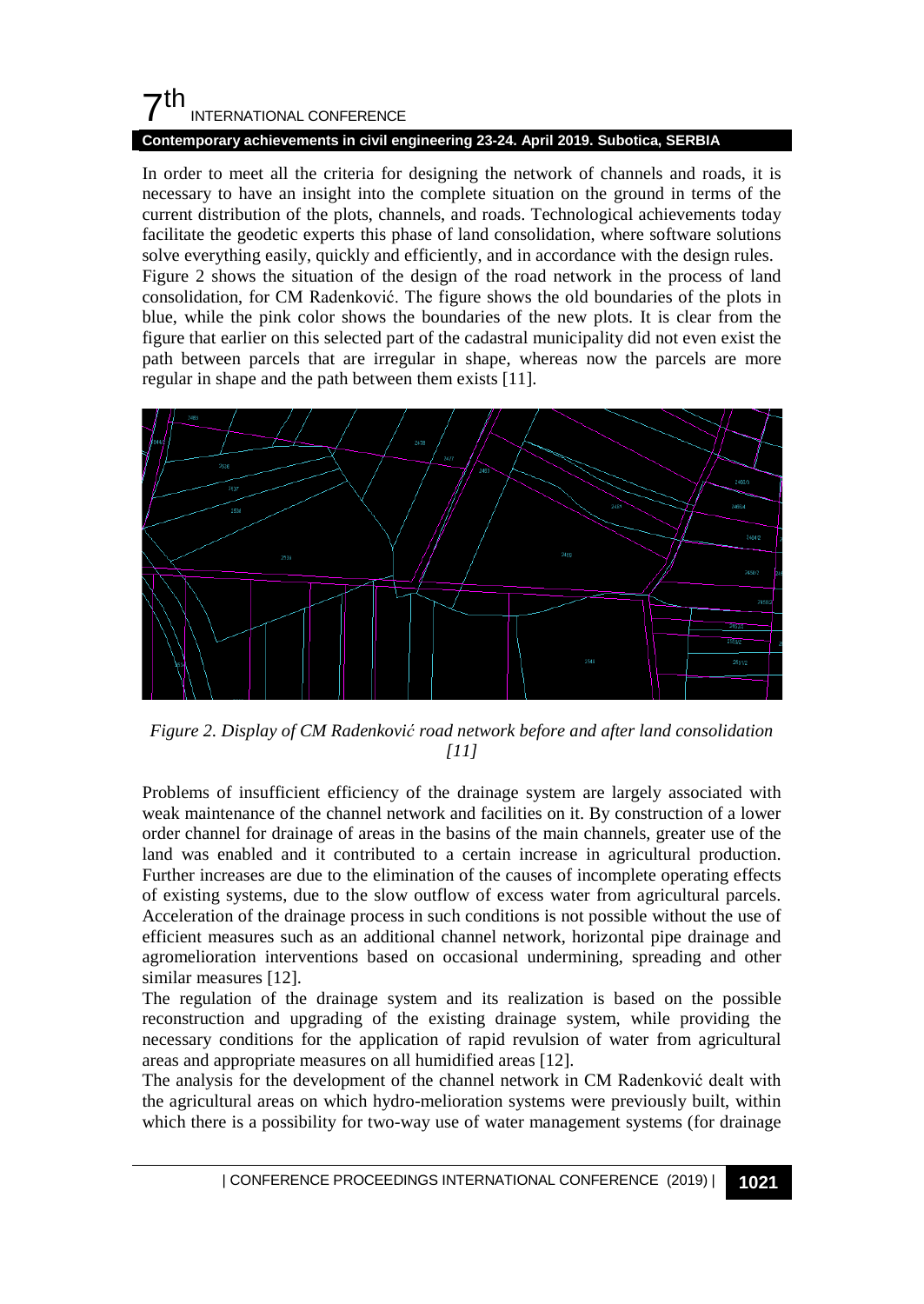# 7. МЕЂУНАРОДНА КОНФЕРЕНЦИЈА **Савремена достигнућа у грађевинарству 23-24. април 2019. Суботица, СРБИЈА**

and for irrigation). For creation of the overview map of the studied area (Figure 3), all available geodetic sub-bases were used, as well as the elements obtained from the corresponding technical documentation. Field surveyings defined the bottom and the banks of the channel network in the area of CM Radenković. The processing of all received maps was done by the digitization and by the creation of a georeferenced map [12].



*Figure 3. Overview map of the irrigation system in CM Radenković [12]*

Since the earlier channel network was designed manually, the development of the project was time-consuming, the possibility of error due to the manual work was high, and the level of detail was insufficient. In order to create a general concept of drainage / irrigation, it is necessary to have maps as much as possible at high scale, and this is without the use of software almost impossible. Today, by process automation and technology advancement, overview of the complete situation of the subjected municipality, as well as its environment, and the regulation of the irrigation and drainage system is facilitated, accelerated and feasible with a significantly higher level of detail. Also, in order to design the channel network, the position of the channels and objects on the ground in the horizontal and vertical level should be marked by the contractor on the basis of the situation plan and longitudinal and transverse profiles on which all elements for marking are given. The required accuracy is extremely high, and therefore, the current software solutions play a major role here as well. It should also be mentioned the great importance of information about the old and the new condition, and the possibility of their overlap, which can compare the difference in the surfaces of the old and new channel network, the distance of a particular path / channel from a particular plot, a number of roads, and all other comparisons as needed.

In the paper [7], the effects of the land consolidation of the mentioned CM were analyzed, indicating that the area under the roads increased by 23ha 34a 47m², and the area under the channel network for 3 ha 64a 73m². Figure 4 shows the new state of road and channel network for the selected part of CM Radenković, where the lines shown in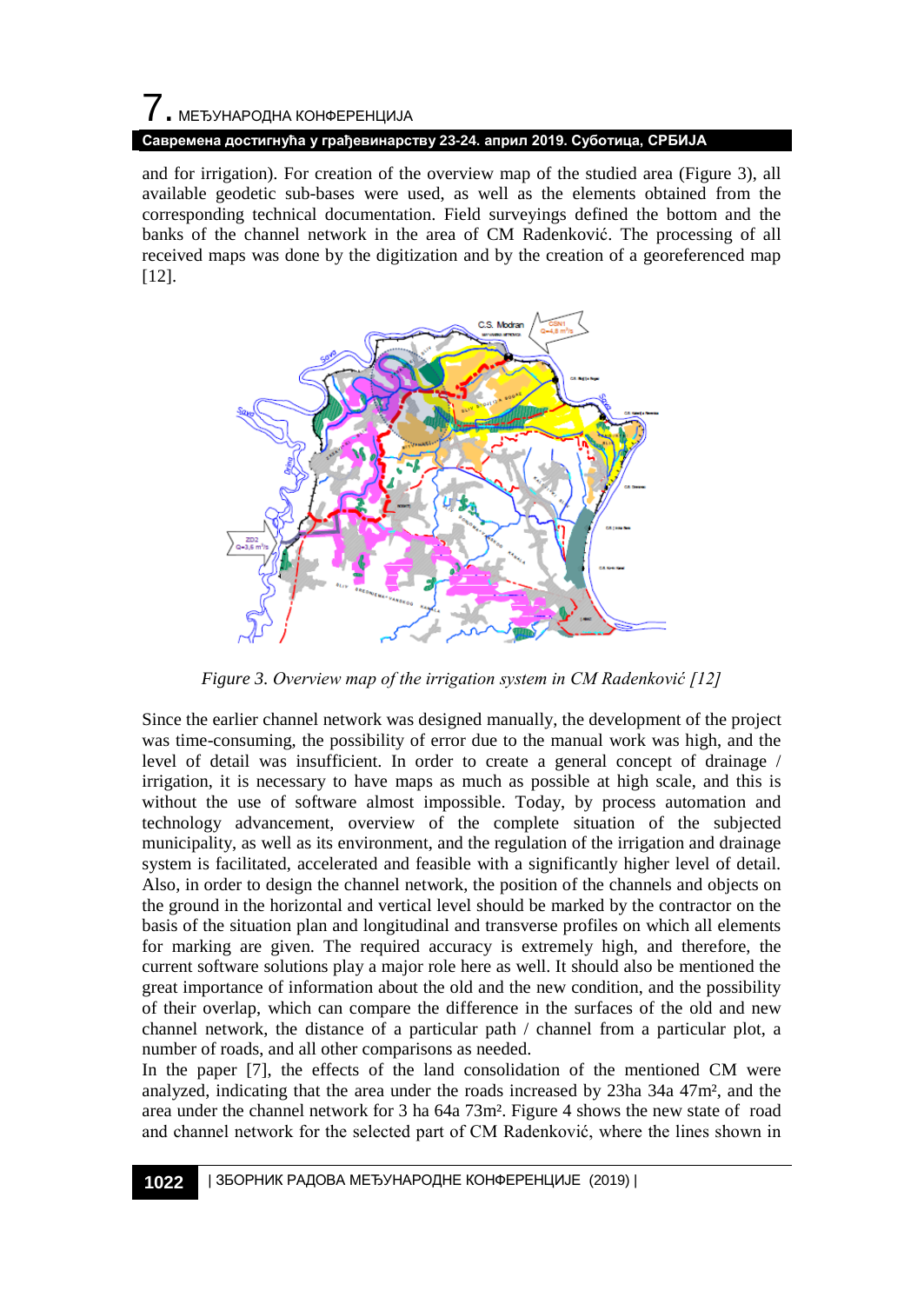## $7<sup>th</sup>$ INTERNATIONAL CONFERENCE

**Contemporary achievements in civil engineering 23-24. April 2019. Subotica, SERBIA**

the blue color form the channel network, and the lines presented in brown are network of new designed roads.



*Figure 4. CM Radenković- new state of the road and channel network [13]*

### **2.1 Establishment of new parcels**

All land area included in consolidation (agricultural, forestry, water, infertility, construction) constitute the consolidated mass taking into account the facilities, devices and equipment on them. The consolidated mass of the old (existing) state is compiled on the basis of the established actual situation and the estimation carried out from Book of the mass consolidation fund of the old state. The Commission allocates the new plots from the consolidated mass to the participants of the land consolidation so that they are formed in correct geometric shape. Each participant of the land consolidation receives the new enlarged plots of the corresponding value, and preferably about the same distance from the settlement, road and water, as well as with the position that provides approximately equal or improved possibilities in terms of access, shape, orientation, which he had on plots before land consolidation [14].

Considering all the above mentioned conditions, in the formation of new plots, ie. in the phase of establishment of new parcels, automation has found an extremely large application, and in a few steps new boundaries of the property are obtained. The process of assignment in the land consolidation is fully automated, and in a few steps new boundaries of the property are obtained. Since it is done by land consolidation boards, the software itself, based on the value of the owner, recalculates how many owners can be found in one land consolidation board and after the formation of new boundaries of the parcels, each parcel is automatically linked to the number of owners and to the Record on the actual state. Also, the software automatically checks whether the conditions for this process are fulfilled by the law, that the value of the certain land does not differ by more than 10% from the value entered into the land consolisated mass, and from the aspect of the area more than 20% [6].

Figure 5 [7] represents an example of parcel grouping after the land consolidation, since it is given a overview of the state before and after land consolidation. In this figure, the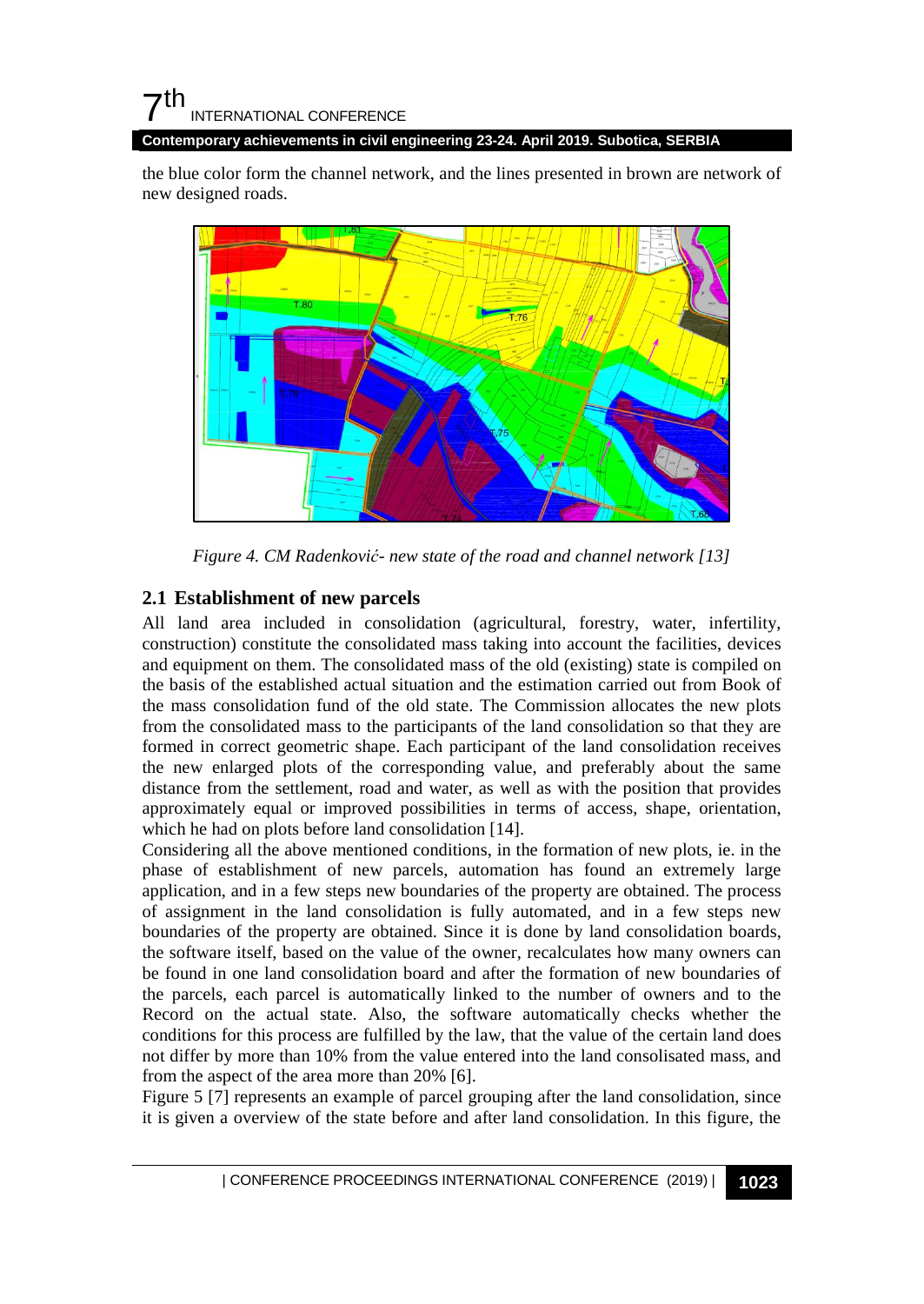significance of the possibility of layers overlapping and the comparison of the old and the new state is obvious as well.



*Figure 5. Comparative overview of the situation of KO Radenkovic before and after land consolidation [7]*

### **3. CONCLUSION**

Positive results achieved through the land consolidation process relate to improvement of soil integrity, increased yields and reduction of unproductive areas under the boundaries, then the results of the legal character that are essential for the settlement of ownership-legal relations, creating conditions for the establishment of new, up-to-date records of real estate, reducing court cases, etc. By carrying out the land consolidation, a new survey and a real estate cadastre is obtained. Land consolidation has a significant impact on the changing social structure of the village and provides more favorable conditions for the young people to remain in the villages [15].

Land cosolidation is given the highest importance in developed countries and great investments are made in its realization, with the appropriate organization of administration, research, application of the latest technologies, etc. It is expected from the future land consolidation projects in the Republic of Serbia to further develop and improve these processes, especially if very significant and versatile effects are taken into account.

This paper presents the effects of software solutions on the performance of individual phases of the consolidation. By analyzing the methods of land consolidation and by examining the conditions before and after this in CM Radenković, which is the subject of the analysis in this paper, it can be concluded that after the arrangement of agricultural land by land consolidation, the following effects have been achieved [7]:

- The number of parcels decreased by 42%
- The area under the road network has been increased by about 3 times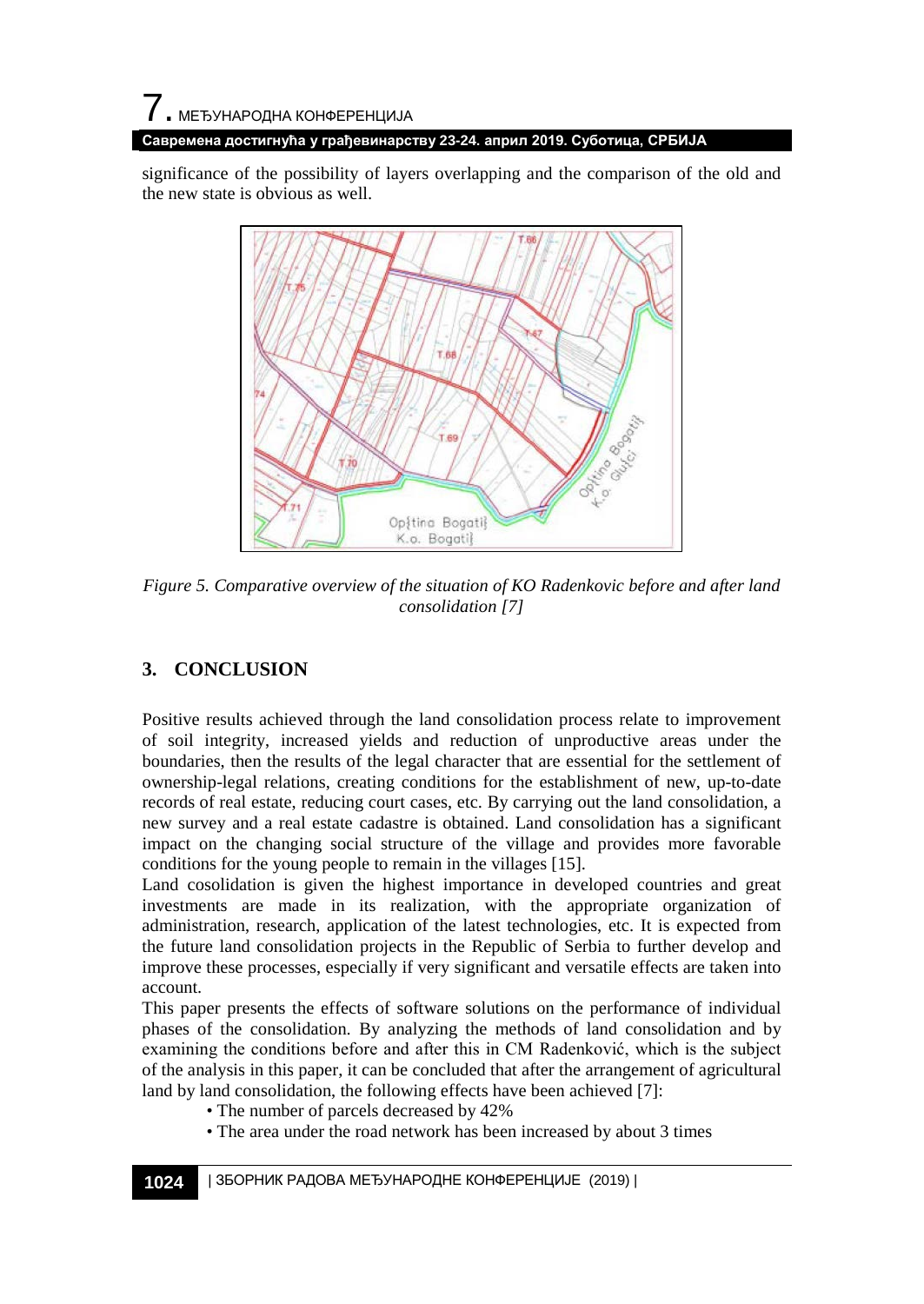### $7<sup>th</sup>$ INTERNATIONAL CONFERENCE

#### **Contemporary achievements in civil engineering 23-24. April 2019. Subotica, SERBIA**

- The area under the channel network has been increased by about 6 times
- Ownership and legal relations on land are solved
- The problem of 36 ha of land under the coast has been resolved
- Renewal of the survey was performed and data are updated

The significance of automation in these phases: determination of the actual state, design of the road and channel network, and the formation of new plots have been elaborated in detail. It is evident how much automation has made the implementation of these phases faster, simpler, more transparent, and in addition to this- with a significantly higher level of detail. Errors of manual entry of data into the database, design of roads and channels, and allocation of new parcels to the users are minimized or completely avoided, because with the appropriate software, and inputing the basic parameters, all this is automatically solved. By reviewing the current state of the art, geodetic experts can understand the complete situation on the field and, if necessary, modify certain data. The possibility of a layer overlap has proved useful, because the old and the new state can be comparative analyzed, in terms of distribution, area, number and position of the plot as well as the road networks, channels, etc. In addition to these effects, the land consolidation as a time-consuming process is accelerated, and therefore the financial costs are lower.

### **REFERENCES**

- [1] Medić, V.: Agrarne operacije, Naučna knjiga, Zagreb **1978**
- [2] Land problems and policies, *Reprint Edition Arno Press Inc*., **1979**
- [3] Palmer, D., Rembold, F., Munro-Faure, P., Lindsay, J.: The design of land consolidation pilot projects in Central and Eastern Europe, *Food and Agriculture Organization of the United Nations,* Rome, **2003**, p.p. 58
- [4] Miladinović, M.: Uređenje zemljište teritorije, Naučna knjiga, Belgrade, **1977**
- [5] Hudecova L., Geisse R., Gašinova S., Bajtala M.: Quantification of Land Fragmentation in Slovakia, *Geodetski list*, **2007**, vol. 71 (94), № 4, p.p. 327-338
- [6] Lazić, J., Marinković, G., Trifković, M., Davidović, M., Radojičić, N.: Application of new technologies in the realization of land consolidation projects, **2018**, *8. iNDiS*, Novi Sad, p.p. 591-599
- [7] Lazić, J., Marinković, G., Trifković, M., Radojičić, N.: Realizacija komasacionih projekata: studija slučaja katastarska opština Radenković, *Zbornik radova građevinskog fakulteta* **2018**, vol. 34, pp.133-144
- [8] Trifković, M., Ninkov, T., Marinković, G.: Komasacija, Naučna knjiga, Fakultet Tehničkih Nauka, Novi Sad **2013**
- [9] Komasacioni premer i obnova katastra nepokretnosi, Sveska 7: Tehnički izveštaj knjiga fonda komasacione mase i iskazi zemljišta, katastarska opština Radenković, 2016
- [10]Program komasacije KO Čoka, opština Čoka, **2017**
- [11]Komasacioni premer i obnova katastra nepokretnosi, Sveska 7: Tehnički izveštaj Raspodela komasacione mase i računanje elemenata za obeležavanje parcela novog stanja, katastarska opština Radenković, 2016
- [12]Studija meoliorativne problematike sa idejnim rešenjem (odvodnjavanje i navodnjavanje poljoprivrednih površina u katastarskim opštinama Radenković -u postupku komasacije, Zasavce i Ravnje), Grad Sremska Mitrovica, Gradska uprava za poljoprivredu, **2016**